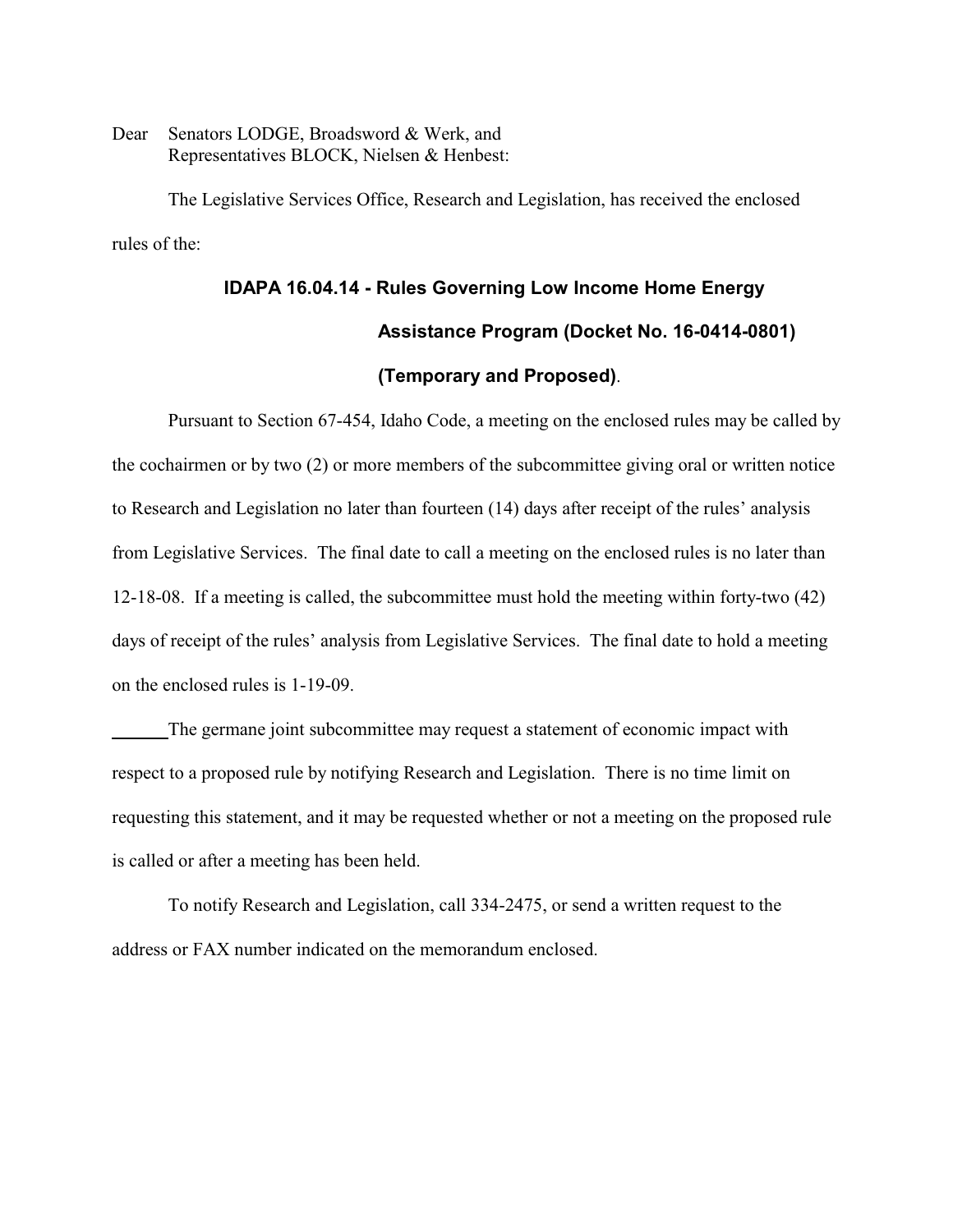### **MEMORANDUM**

| TO:             | Rules Review Subcommittee of the Senate Health & Welfare Committee and the<br>House Health & Welfare Committee                                                         |
|-----------------|------------------------------------------------------------------------------------------------------------------------------------------------------------------------|
| <b>FROM:</b>    | Research & Legislation Staff - Paige Alan Parker                                                                                                                       |
| DATE:           | December 1, 2008                                                                                                                                                       |
| <b>SUBJECT:</b> | Department of Health and Welfare - IDAPA 16.04.14 - Rules Governing Low<br>Income Home Energy Assistance Program (Docket No. 16-0414-0801)<br>(Temporary and Proposed) |

According to the Department, the temporary and proposed rule contained in Docket No. 16-0414-0801 (hereinafter "amended rule") is authorized pursuant to section 56-202, Idaho Code, and by 42 U.S.C. sections 8621 and 8629, the Low-Income Energy Assistance Act of 1981. Section 56-202(b), Idaho Code, provides the Department with general and broad rule making authority. Forty-two U.S.C. section 8621 provides for home energy grants, while section 8629 of that title provides for studies and reports on the low-income energy assistance program.

The Governor's justifications for the amended rule is that "with the increased funds for this program, more low-income families will benefit from this safety net by creating more economic stability through subsidizing their home heating costs. Translated, this meets the statutory requirement under section 67-5226(1)©, Idaho Code, of conferring a benefit." The temporary rule goes into effect on November 1, 2008.

The Department states that the federal agency that administers this energy program has increase the funds available for low-income home energy assistance.

The Department states that the amended rule will have no fiscal impact to the state general fund. The Department does not state whether the amended rule will impose or increase a fee or charge. The Department states that public hearings will be scheduled if requested in writing by 25 persons, a political subdivision or an agency, not later that December 17, 2008. The Department states that all written comments must be delivered to the Department on or before December 24, 2008. The Department states that negotiated rulemaking was not conducted because the rulemaking is governed by federal law and confers a benefit.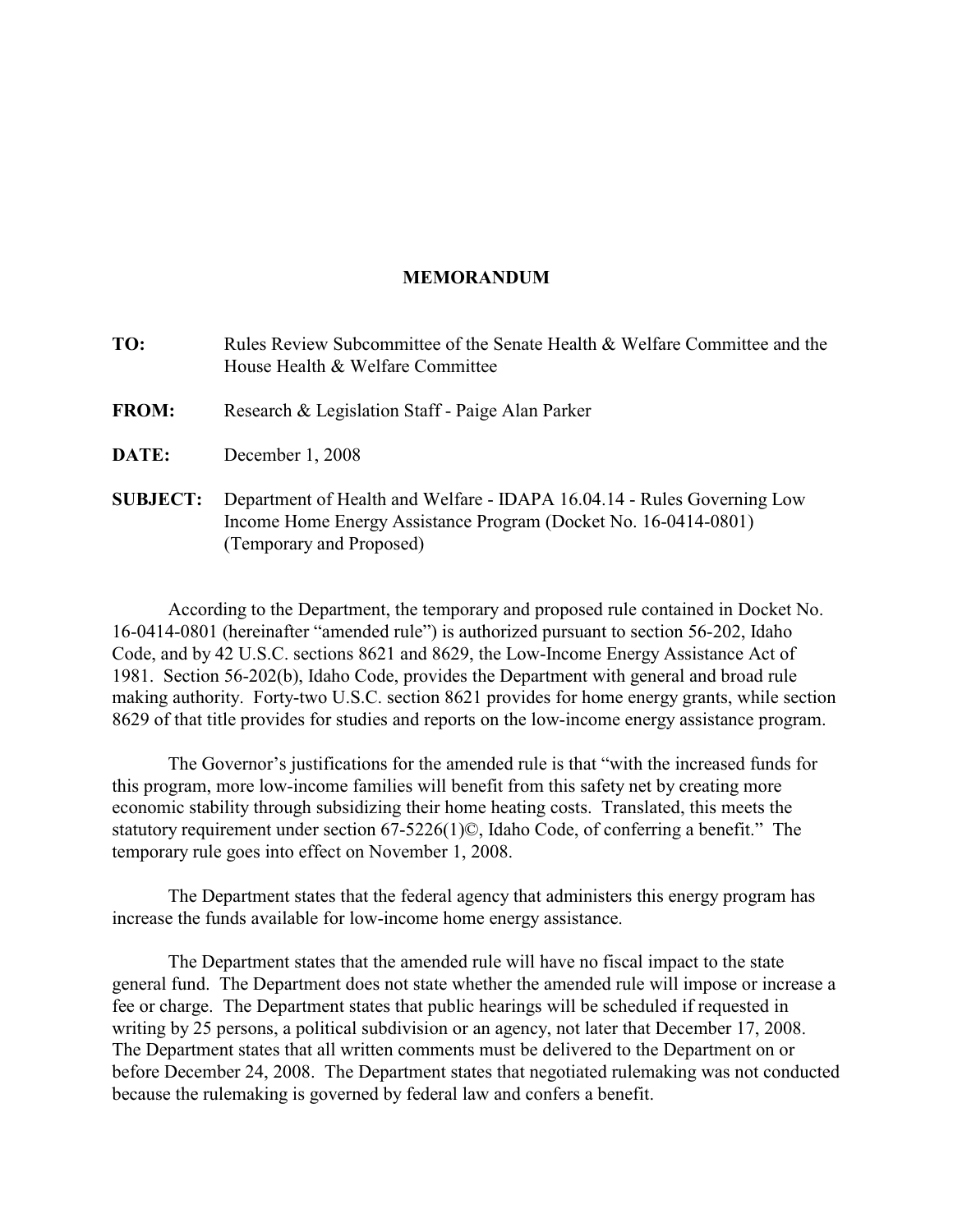### **ANALYSIS**

The sole change contained in the amended rule is the program eligibility change from 150% to 160% of the specified federal poverty guidelines

## **SUMMARY**

 Except for appropriations, the section of the Energy Assistance Act of 1981, does not appear to have been amended since 2005. Therefore, the increase in federal poverty level under the amended rule does not appear to be federally mandated. The Department has broad rulemaking authority in the area of public assistance under section 56-202(b), Idaho Code.

cc: Tamara Prisock, Department of Health and Welfare - Administrative Procedures Section; Genie Sue Weppner, Department of Health and Welfare.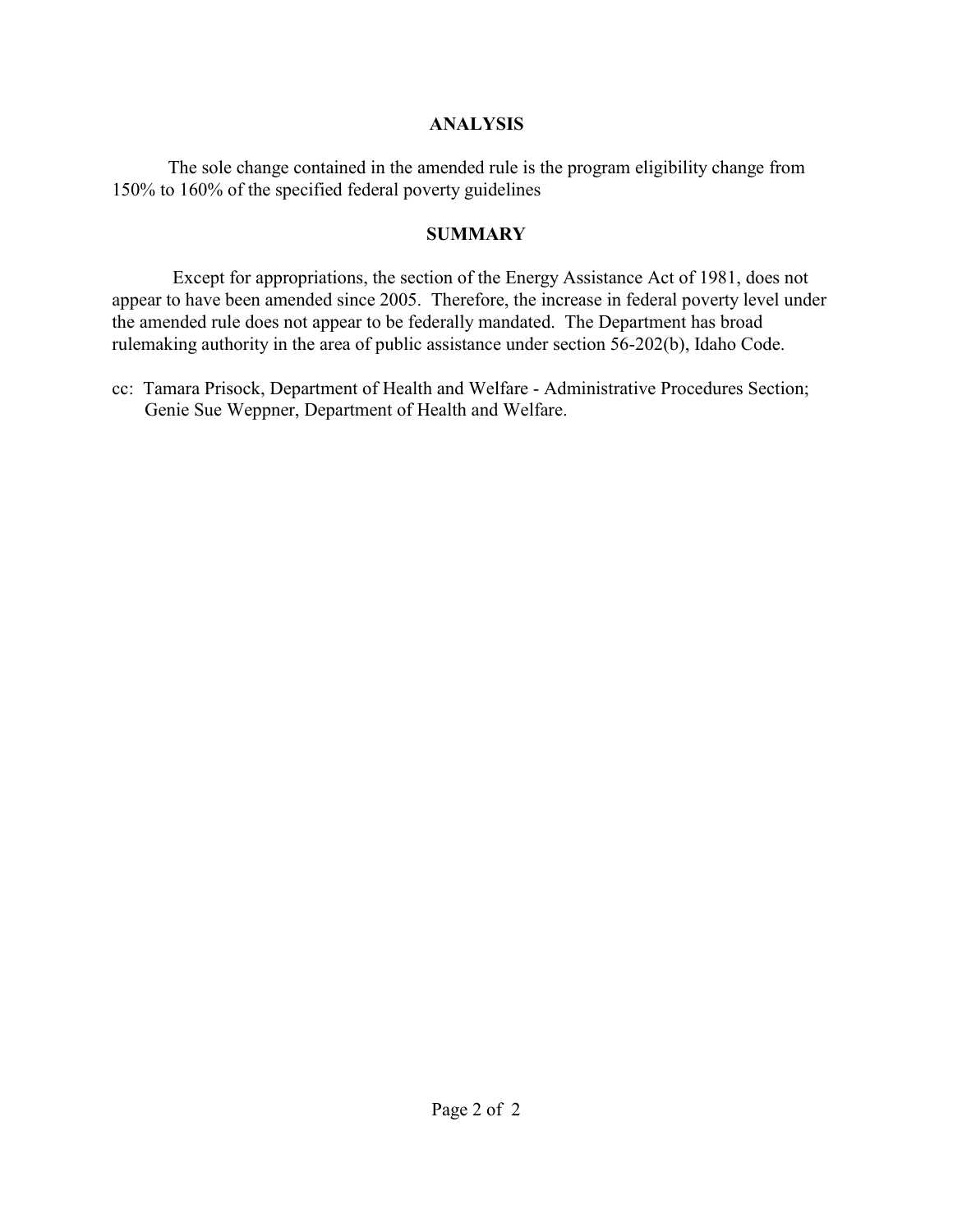# **IDAPA 16 - DEPARTMENT OF HEALTH AND WELFARE 16.04.14 - RULES GOVERNING THE LOW INCOME HOME ENERGY ASSISTANCE PROGRAM DOCKET NO. 16-0414-0801**

### **NOTICE OF RULEMAKING - TEMPORARY AND PROPOSED RULE**

**EFFECTIVE DATE:** The effective date of the temporary rule is November 1, 2008.

**AUTHORITY:** In compliance with Sections 67-5221(1) and 67-5226, Idaho Code, notice is hereby given that this agency has adopted a temporary rule, and proposed rulemaking procedures have been initiated. The action is authorized pursuant to Section 56-202, Idaho Code, and 42 USC Sections 8621 to 8629, also known as the Low Income Home Energy Assistance Act of 1981.

**PUBLIC HEARING SCHEDULE:** Public hearing(s) concerning this rulemaking will be scheduled if requested in writing by twenty-five (25) persons, a political subdivision, or an agency, not later than December 17, 2008.

The hearing site(s) will be accessible to persons with disabilities. Requests for accommodation must be made not later than five (5) days prior to the hearing, to the agency address below.

**DESCRIPTIVE SUMMARY:** The following is the required finding and concise statement of its supporting reasons for adopting a temporary rule and a nontechnical explanation of the substance and purpose of the proposed rulemaking:

The federal agency that administers this energy program has increased the funds available for low-income home energy assistance. The availability of these increased funds will help low-income families with the high costs of heating their homes through the winter. Expanding this program will allow more families to benefit from this safety net by creating more economic stability through subsidizing their home heating costs.

**TEMPORARY RULE JUSTIFICATION:** Pursuant to Sections 67-5226(1)(a) and (c), Idaho Code, the Governor has found that temporary adoption of the rule is appropriate for the following reasons:

With the increased funds for this program, more low-income families will benefit from this safety net by creating more economic stability through subsidizing their home heating costs.

**FISCAL IMPACT:** The following is a specific description, if applicable, of any fiscal impact on the state general fund greater than ten thousand dollars (\$10,000) during the fiscal year.

This rulemaking has no fiscal impact to the state's general fund budget.

**NEGOTIATED RULEMAKING:** Pursuant to Section 67-5220, Idaho Code, negotiated rulemaking was not conducted because these rules confer a benefit and are governed by federal regulations.

**ASSISTANCE ON TECHNICAL QUESTIONS, SUBMISSION OF WRITTEN COMMENTS:** For assistance on technical questions concerning the temporary and proposed rule, contact Genie Sue Weppner at (208) 334-5656.

Anyone may submit written comments regarding the proposed rulemaking. All written comments must be directed to the undersigned and must be delivered on or before December 24, 2008.

DATED this 31st day of October, 2008.

Tamara Prisock<br>Department of Health and Welfare<br>Boise, Idaho 83720-0036 Department of Health and Welfare<br>Administrative Procedures Section

Administrative Procedures Section (208) 334-5564 phone; (208) 334-6558 fax<br>450 West State Street - 10th Floor DHWRules@dhw.idaho.gov e-mail DHWRules@dhw.idaho.gov e-mail

**Idaho Administrative Bulletin Page 44 December 3, 2008 - Vol. 08-12**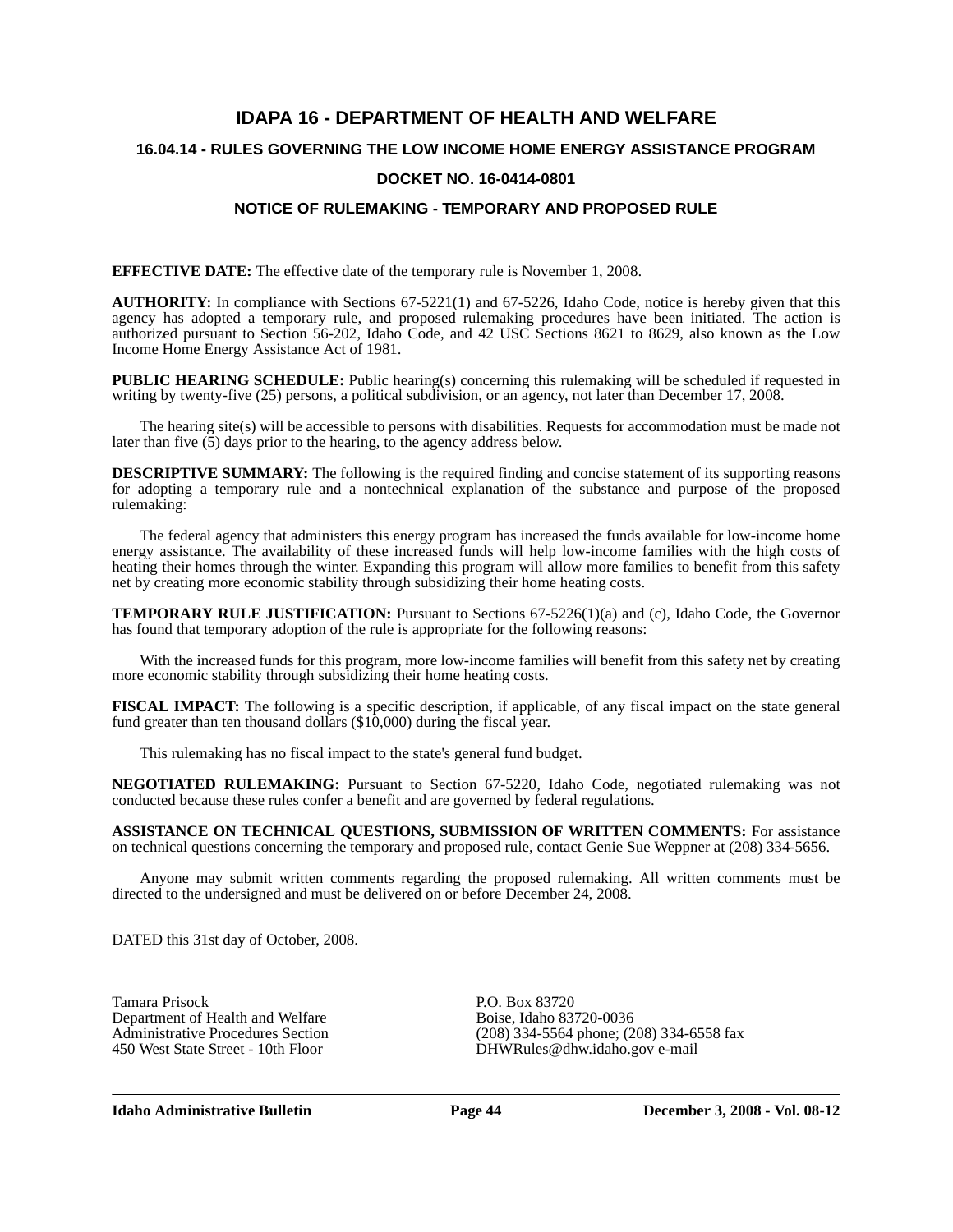### **THE FOLLOWING IS THE TEXT OF DOCKET NO. 16-0414-0801**

#### **151. INCOME ELIGIBILITY REQUIREMENTS.**

Assistance under this program is limited to participant households with countable income at or below one hundred *fifty* sixty percent (1*5*60%) of the Poverty Guidelines updated annually in the Federal Register by the US Department of Health and Human Services under the authority of 42 U.S.C. 9902(s), effective at the beginning of each program year. Participant households must provide proof of income for all members during the application process.

*(3-15-02)*(11-1-08)T

**01.** Income Not Counted. Income listed in Subsections 151.01.a. through 151.01.v. is not counted in determining LIHEAP eligibility or benefit level. All other income is counted in determining LIHEAP eligibility and benefit level. (3-15-02)

|         | a.                            | Benefit payments from Medicare Insurance.                                                                                                                                                                    | $(4-5-00)$  |
|---------|-------------------------------|--------------------------------------------------------------------------------------------------------------------------------------------------------------------------------------------------------------|-------------|
|         | b.                            | Private loans made to the participant or the household.                                                                                                                                                      | $(4-5-00)$  |
|         | c.                            | Assets withdrawn from a personal bank account.                                                                                                                                                               | $(4-5-00)$  |
|         | d.                            | Sale of real property, if the funds are reinvested within three (3) calendar months.                                                                                                                         | $(3-15-02)$ |
|         | e.                            | Income tax refunds.                                                                                                                                                                                          | $(4-5-00)$  |
|         | f.                            | Infrequent, irregular or unpredictable income from gifts or lottery winnings of less than thirty<br>dollars (\$30) during the three (3) month period before application for LIHEAP.                          | $(4-5-00)$  |
| member. | g.                            | Wages or allowances for attendant care when the attendant resides in the household of the disabled                                                                                                           | $(4-5-00)$  |
|         | h.<br>application for LIHEAP. | Interest income of thirty dollars (\$30) or less received during the three (3) month period before                                                                                                           | $(4-5-00)$  |
|         | i.                            | Legal fees or settlements from Workman's Compensation paid in a lump sum.                                                                                                                                    | $(4-5-00)$  |
|         | i.                            | Monies received for educational purposes from NSDL, College work-study programs, State<br>Student Incentive grants, SEOG, Pell, Guaranteed Student Loans and Supplemental grants funded under Title IV, A-2. | $(3-15-02)$ |
|         | k.                            | Monies from VA-GI Bill for Education.                                                                                                                                                                        | $(4-5-00)$  |
|         | $\mathbf{l}$ .                | Department of Health and Welfare Adoption subsidies.                                                                                                                                                         | $(4-5-00)$  |
|         | m.                            | Compensation provided volunteers in the Older American Act or Foster Grandparent Program,<br>including Green Thumb and Vista volunteers, Title V Senior Employment Program.                                  | $(4-5-00)$  |
|         | n.                            | Third party payments made by a non-household member on behalf of the household. Third party<br>payments include child care, energy assistance funds, shelter, food and clothing assistance.                  | $(4-5-00)$  |
|         | $\mathbf{0}$                  | Value of food stamps or donated food to household.                                                                                                                                                           | $(4-5-00)$  |
|         | p.                            | Utility allowance.                                                                                                                                                                                           | $(4-5-00)$  |
|         | q.                            | TAFI lump sum payments.                                                                                                                                                                                      | $(3-15-02)$ |